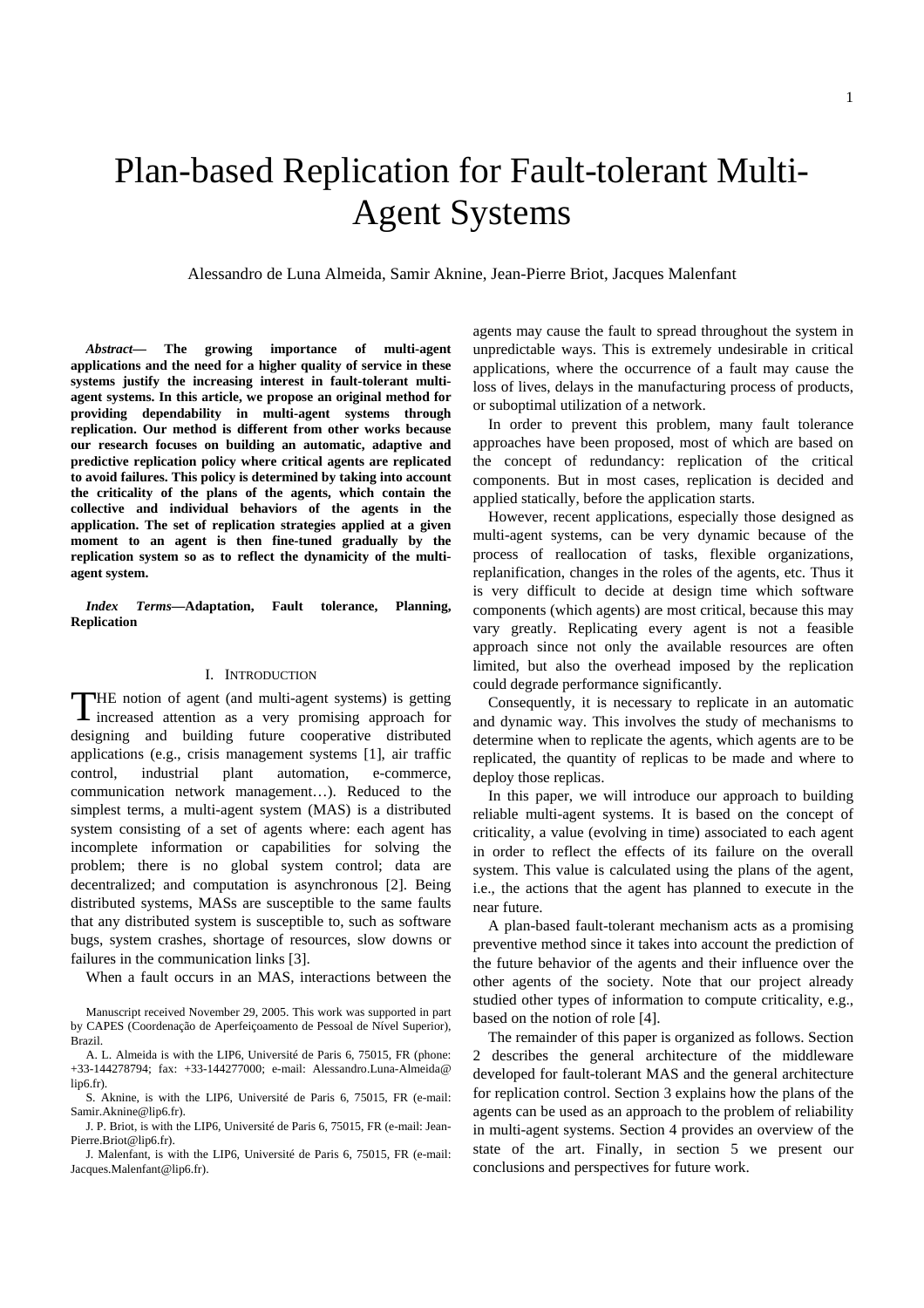#### II. GENERAL ARCHITECTURE

#### *A. The DARX Framework*

In our project, the first step was to design and build a framework, named DARX (as for Dynamic Agent Replication eXtension) to support dynamic replication [5]. DARX relies on the notion of replication group (RG). Every agent of the application is associated to an RG, which DARX handles in a way that renders replication transparent to the application at runtime. Each RG has exactly one ruler, which communicates with the other agents. Other RG members, referred to as subjects, are kept consistent with their ruler according to the replication strategies. Several different strategies, ranging from passive to active, may be applied within a replication group.



Fig. 1. DARX framework design.

As shown in Fig. 1, DARX offers several services. Failure detection enables to suspect host and process failures. Naming and localisation provides a means to supply agents and their replicas with unique identifiers throughout the system, and to retrieve their location whenever the application requires it. The replication service is used by the adaptive replication control module to provide a suitable replication scheme for every agent.

DARX is coded in Java 1.4 and uses its RMI feature as a means to simplify the coding of network issues. It can be easily integrated to any agent platform by means of an interfacing component. Current implementation provides the integration to DIMA [6] and Madkit [7] multi-agent platforms.

# *B. Adaptive Replication Control Architecture*

The adaptive replication control module, shown in Fig. 2, was inspired by the architecture proposed by [4]. We will associate a monitoring agent to each agent of the system and a host monitor to each machine.

The monitoring agent receives the local plans of the monitored agent and is responsible for the calculation and update of its criticality. As we will see later in section 4, the computation of the criticality of an agent may rely on the criticality of other agents (because of possible dependence between their tasks). Thus their respective monitoring agents need to communicate information.



Fig. 2. Architecture for replication control.

Each host monitor contains a piece of the global information of the application, such as:

• The sum of the criticalities of the agents deployed in its machine (criticalities are obtained from the monitoring agents, as shown by the arrows in Figure 2);

• The total number of replicas in its machine and the number of replicas still available;

• The reliability of its machine.

They exchange messages with their local information in order to keep their vision about other hosts up to date (total number of replicas in the system, sum of the criticalities of all the agents, …) and, consequently, to make it viable the mechanism of replication chosen.

#### *C. What Information to Use to Compute Criticality*

In order to decide the criticality of an agent, we may use various kinds of information as inputs. In the project, we have already studied the following ones:

• System-level information: communication load, processing time [8].

• Semantic-level information: the role taken by an agent in an organization (e.g., role of broker, manager…) [4].

In this paper, we propose using another type of semanticlevel information, the plans of the agent and also dependencies between their tasks.

#### III. OUR PLAN-BASED CRITICALITY ASSESSMENT METHOD

In our model, we consider that each agent of the system knows which sequence of actions (plan) must be executed in order to accomplish its current goal. Since unexpected events may occur in dynamic environments, agents usually interleave planning and execution. Consequently, their plans are established just for the short term. We assume that at each given instant of time the agent is executing at most one action.

An action *A* is defined by an n-tuple (I, D, J, R, C, P), where:

- I is the identifier of the action;
- D is its expected duration, an approximate normalized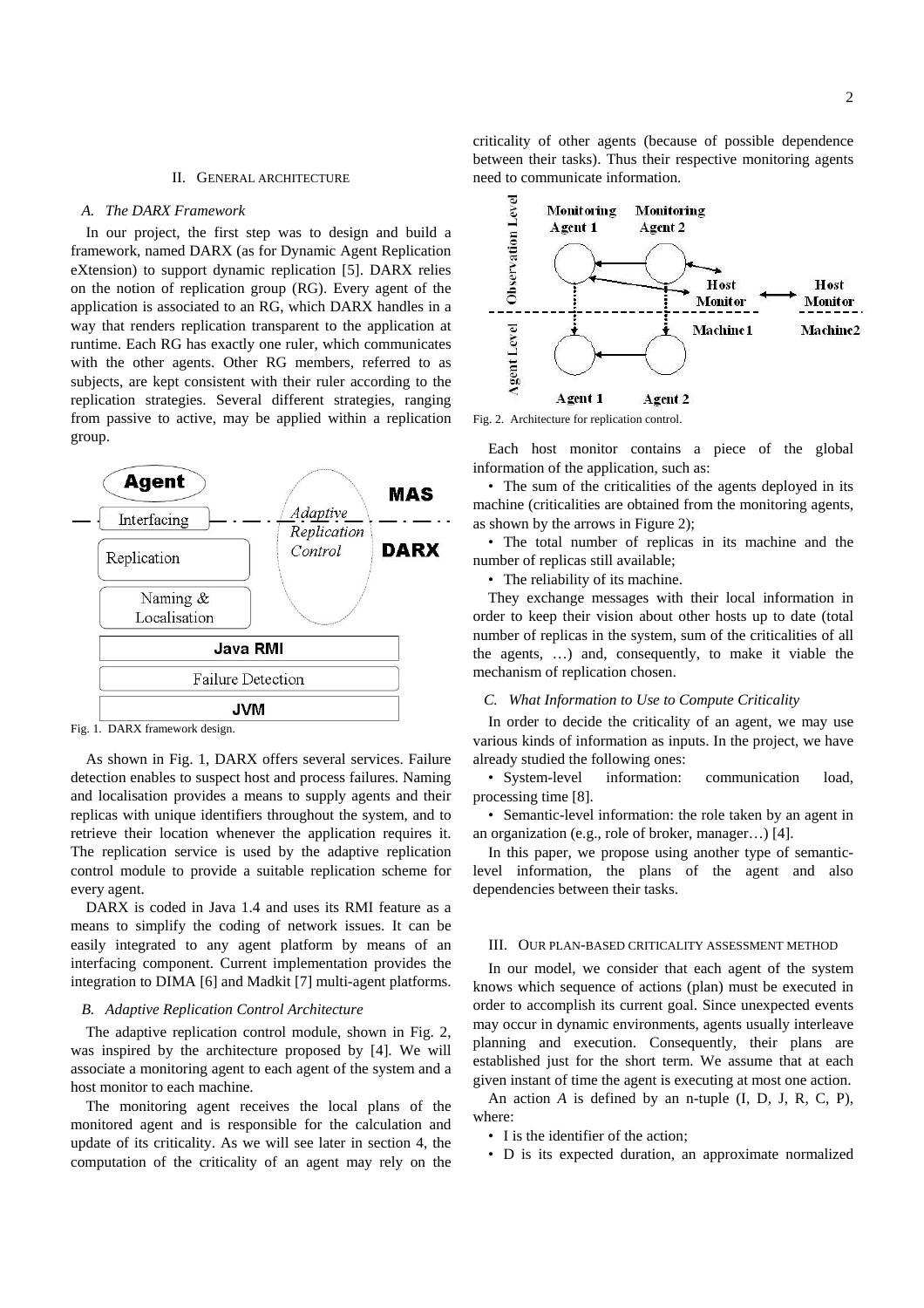value, independent of the machine;

• J is the set of agents which will jointly perform the action (J may be unitary);

• R is the set of required resources;

• C is the absolute criticality of the action, a fixed and predetermined value;

• P is the set of antecedent actions, all of which must be performed before *A*. The action *A* is a *child* of each action in P.

Using the same approach established by [9], we represent the plan of an agent as a directed acyclic AND/OR graph where each node represents an action. The nodes are connected by AND or OR edges. A node *n* which is connected to  $k$  nodes  $(n_1, n_2, ..., n_k)$  by means of AND edges represents an action  $A_n$  after which *all* the actions  $A_{n,l}, A_{n2}, \ldots, A_{nk}$  will be executed. However, if a node *n* is connected to *k* nodes  $(n_1, n_2,$ ..., *nk*) by means of OR edges, it suffices that *at least one* of the actions  $A_{n1}$ ,  $A_{n2}$ , ...,  $A_{nk}$  be executed after the execution of the action *An*.



Fig. 3. Example of plans of two interacting agents.

In the example of Fig. 3, after performing the action *A*, *Agent<sub>1</sub>* needs to have both *B* and *C* executed in order to accomplish its plan. However, after *C*, only one of *D* or *E* needs to be performed so that *Agent<sub>1</sub>* accomplishes its plan.

**Definition 3.1:** An *external* action is an action belonging to the plan of an agent which will be executed by others. For example, consider the action *C* belonging to the plan of  $Agent_1$ in Fig. 3. Since this action is performed by *Agent<sub>2</sub>*, it is an external action in the current plan of *Agent<sub>1</sub>*.

**Definition 3.2:** A *terminal* action is an action after which no other known action will be performed. In Fig. 3, *B*, *D*, *E*, *I*, *J*, *K*, and *L* are terminal actions.

## *A. Action Criticality*

So as to calculate the criticality of an action, we distinguish its absolute criticality from its relative criticality. The *absolute criticality (AC)* of an action is defined without taking into account the current plans of the agents. It is given a priori by the system designer and can be determined in function of a number of factors:

• Number of agents capable of performing the action: an action that can be done by many agents can be considered not too critical, since it is probably easier to reschedule it, if it ever fails, than if only a few agents were capable of performing it.

• Duration of the action: under some circumstances, actions which are expected to take too long can be considered more critical than short ones.

• Resources required for the execution of the action: the size of the set of required resources can also be used to determine the absolute criticality. A large set may lead to a more critical action than a small one.

• Semantic information: the system designer can use semantic information to determine the criticality of the action, since, depending on the field of application, some actions are more important than others.

The *relative criticality (RC)* of an action belonging to the plan of an agent is proportional to the criticality of the agent when it is executing the action or waiting that some other agent executes it. As a consequence, the relative criticality of an action may be different for each agent whose plan it belongs to. If the action is external, its relative criticality depends only on the relative criticality of the actions that the agent will execute afterwards.

If the agent is executing the action (possibly jointly with other agents), the relative criticality reflects the importance of the action in the multi-agent system. In this case, it depends on the absolute criticality of the action and on the usefulness of its results to all the agents which depend on it to perform their tasks. In other words, in order to determine the relative criticality of an action executed by an agent, we must estimate the impact of its failure to the multi-agent system as a whole.

The relative criticality is calculated as follows:

• For an external action, it is equal to the *local relative criticality (LRC)*. The LRC is obtained using the ANDaggregation function if the action is connected to its children by means of AND edges or the OR-aggregation function if it is connected by OR edges. The parameters of these two functions are the relative criticalities of the children of the action. We use as an AND-aggregation function the sum of its parameters and as OR-aggregation function, the mean of its parameters. If the action has only one child, its LRC is equal to the relative criticality of its child. If the action is terminal (i.e. it has no child), its local relative criticality is equal to zero.

• For a non-external action *a*, its relative criticality is equal to its absolute criticality plus the sum of the local relative criticalities of *a* in each plan to which it belongs.

Table I shows the relative criticalities of each action in the example of Fig. 3 if the corresponding absolute criticalities are considered.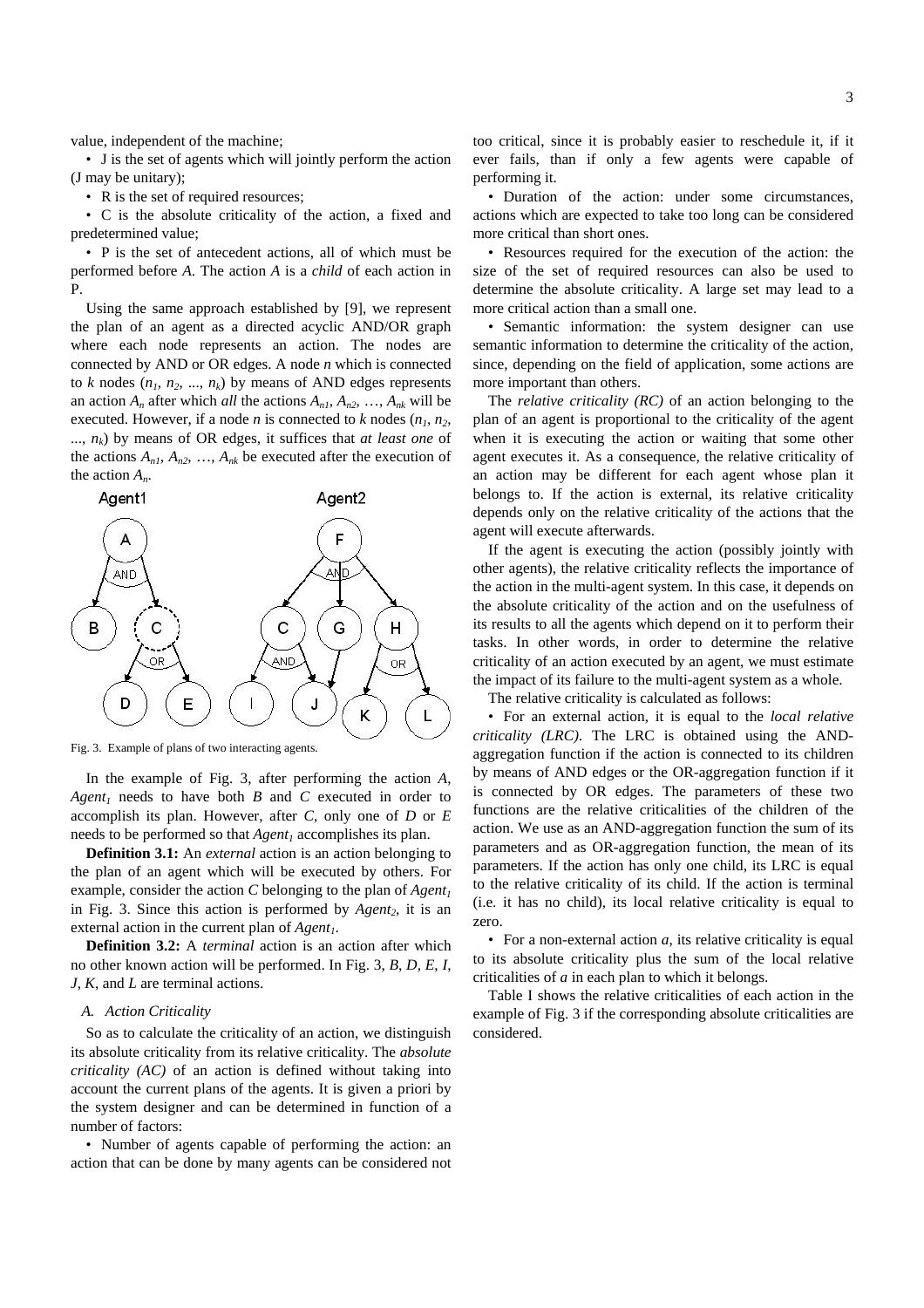| <b>TABLEI</b>                     |                |                |
|-----------------------------------|----------------|----------------|
| <b>CALCULATION OF CRITICALITY</b> |                |                |
| Action                            | Absolute       | Relative       |
|                                   | Criticality    | Criticality    |
| A                                 | 4              | 15             |
| B                                 | 8              | 8              |
| C(Agent1)                         | 4              | 3              |
| C(Agent2)                         | 4              | 13             |
| D                                 | 5              | 5              |
| E                                 |                |                |
| F                                 | 6              | 30             |
| G                                 | 3              |                |
| H                                 | $\overline{2}$ | 4              |
| Ī                                 | $\overline{c}$ | $\mathfrak{D}$ |
| J                                 | 4              | 4              |
| K                                 | 3              | 3              |
| L                                 |                |                |

In order to obtain those values for the relative criticalities, the method previously described is used. For example, the action *B* belonging to the plan of  $Agent_1$  is a non-external action. Then its relative criticality is calculated by adding its absolute criticality with its local relative criticality. Since it is a terminal action, its local relative criticality is equal to zero.

 $RC(B) = AC(B) + LRC(B, Agent1) = 8 + 0 = 8$ 

However, we calculate the relative criticality of the action *C* in the plan of  $Agent_1$  differently because it is an external action (it will be executed by *Agent<sub>2</sub>*). In this case, the relative criticality is simply equal to the value of the local relative criticality. In order to calculate the LRC of  $C$  in  $Agent_i$ 's plan, we use the mean aggregation function with the relative criticalities of the children of action *C* (namely *D* and *E*) as parameters.

> $RC(C, Agent1) = LRC(C, Agent1) =$  $Mean(RC(D), RC(E)) = Mean(5, 1) = 3$

The problem with this approach is that it does not consider the time when the actions will actually start to be executed. In fact, using the strategy just described above, one terminal action which is located far from the root in the agents' graph (and possibly having a very late start time) has an equal impact on the final relative criticality of the root as another action with the same absolute criticality and nearer to the root.



Fig. 4. Impact of time in the criticality of actions.

Nevertheless, in dynamic environments, actions with an

estimated late start time will be executed less possibly than actions with early start time. In Fig. 4, action  $A$  in  $Plan<sub>1</sub>$  and action  $D$  in  $Plan_2$  would have a relative criticality of 3. However, due to the fact that it is not certain that actions *B* and *C* are needed to be executed by the agent, action *D* is more critical in *Plan<sub>2</sub>*, than the action *A* in *Plan<sub>1</sub>*.

Consequently, we also propose another approach to calculate the relative criticalities, where we multiply the relative criticality of the actions by a factor which varies along time, taking into account the expected time that the action will start to be executed. Let *t* be the estimated starting time of the action and *RCold* its relative criticality calculated using the previous approach. Then we calculate the relative criticalities in the new approach  $(RC_{new})$  using the following exponentially decreasing function:

$$
RC_{new} = RC_{old}/b^t
$$
, where  $b \ge 1$ 

We compute the estimated starting time of the actions using a topological sorting in the graph (top-down) considering the elapsed times of the antecedents and siblings' actions [10].

In the example of Fig. 4, if we consider that the duration of all the actions is equal to three units of time, and the amortizing base *b* is equal to *e*, the following relative criticalities would be obtained:

| TABLE II                                    |                                                     |  |
|---------------------------------------------|-----------------------------------------------------|--|
| CALCULATION OF CRITICALITY CONSIDERING TIME |                                                     |  |
| Action                                      | <b>Relative Criticality</b>                         |  |
|                                             | $RC(A) = (AC(A) + LRC(A, Agent))/e^{ta} =$          |  |
| А                                           | $(AC(A) + RC(B))$ / $e^{ta} =$                      |  |
|                                             | $(1 + e^{-3} + e^{-9})/e^{0} = 1 + e^{-3} + e^{-9}$ |  |
|                                             | $RC(B) = (AC(B) + LRC(B, Agent))/e^{tb} =$          |  |
| В                                           | $(AC(B) + RC(C))$ / $e^{tb} =$                      |  |
|                                             | $(1+e^{-6})/e^{3} = e^{-3} + e^{-9}$                |  |
| C                                           | $RC(C) = AC(C)/e^{tc} = 1/e^6 = e^{-6}$             |  |
|                                             | $RC(D) = AC(D)/e^{td} = 3/e^{0} = 3$                |  |

Using this new mechanism for calculating the relative criticalities, the action  $A$  in  $Plan<sub>1</sub>$  is less critical than the action *D* in *Plan*<sub>2</sub>, as desired.

### *B. Agent Criticality*

The criticality of an agent can be calculated based on the criticalities of the actions which belong to its plan. An agent who executes important actions should be considered critical.

In a given time *t*, the criticality of the agent will be given by the relative criticality of the current root of its plans' graph.

Since multi-agent systems are often dynamic and nondeterminist, it is not possible to know in advance the complete plan of the agent. Actually, during the execution of multiagent plans, one or more agents might determine that the context has changed so much that the agents' partial plan should be modified. For example, this can be due to: lack of resources, dynamicity of the agent society (agents can enter or leave the society), impossibility of other agents to accomplish its engagements, etc.

Consequently, the initial criticality of the agents in the instant  $t = 0$  is quite precise, but it needs to be updated along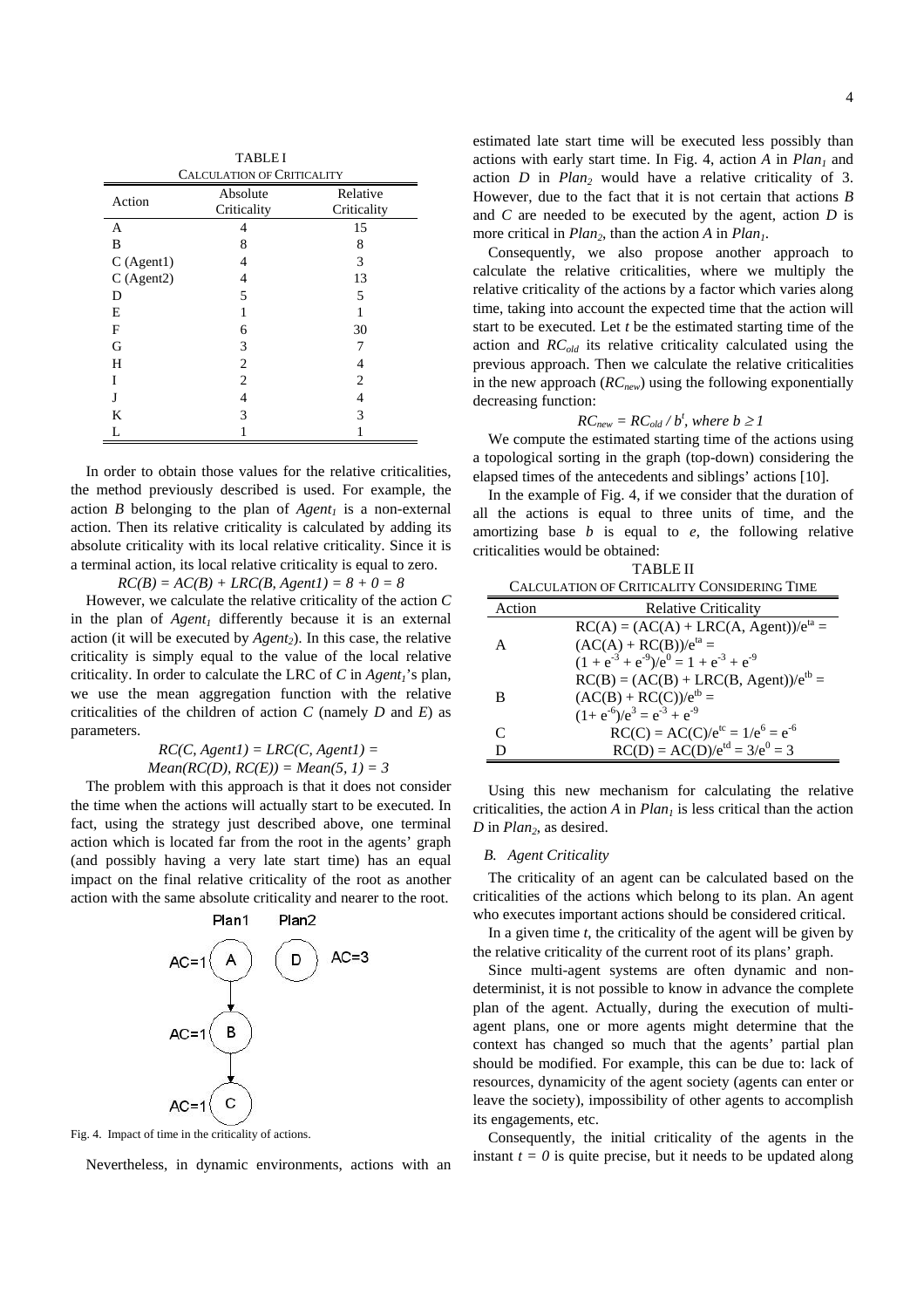time. The question is when and how to update those criticalities. We propose two main types of strategies to revise the criticality: *time-driven strategies* and *event-driven strategies*.

Time-driven strategies are based on local clocks associated to each agent. Whenever the clock alarms, the criticality of the corresponding agent is re-evaluated. The interval of time between two consecutive alarms can be *fixed* or *variable*. Using an initial approach, at each fixed interval ∆t, the clock will sound the alarm and the criticality will be updated. The value of ∆t could be variable so as to reflect the dynamicity of the system. If this is the case, the length of the interval is initially set to a predefined value. It is reduced if a substantial modification in the criticality has been noticed in the last interval of time or, inversely, it would be increased if almost no change has been observed in the criticality.

Event-driven strategies are based on critical events that might change the criticality in a substantial way. Whenever one of these events is detected, the criticality is updated. There are two main types of events: those which depend on the application (completion of an action, changes in the plan of the agent, …) and those related to failures (failure of an agent or a machine).

## *C. Agent Replication Mechanism*

In [4], an agent replication mechanism has been proposed to decide which agents to replicate and how many copies to make. In this previous work, an agent *Agent<sub>i</sub>* is replicated according to:

• *ci*: his criticality;

• *C*: the sum of criticality of all agents in the system;

• *min*: the minimum number of replicas that an agent must have (introduced by the designer);

• *max*: the quantity of replicas available to the system.

The number of replicas  $n_i$  of the agent  $Agent_i$  can be determined as follows:

## $n_i = rounded(min + (c_i \times max / C))$

In other words, it is directly proportional to the number of available resources and inversely proportional to the sum of criticality of all agents in the system. It is important to notice that the value *max* is equal to the number of replicas available after allocating the *min* replicas to each agent of the system. If *QR* is the quantity of replicas available in the whole system in a given instant of time and *QA* is the quantity of agents in the system,

## $max = QR - (QA \times min)$

At each interval of time  $\Delta t$ , for each agent, the value of  $n_i$  is calculated and used to update its number of replicas. If the agent possesses more replicas than it is allowed, it is obligated to free the corresponding exceeding quantity. Conversely, if the agent holds fewer replicas than it should, it chooses randomly *n* replicas, where *n* is the difference between the current value of *ni* and its previous value.

One problem with this technique of calculating the number of replicas that should be given to each agent is that it does not take into consideration the future failure probability of the replica. In fact, it is better to have only one replica which will have in the future an almost zero probability of failure (since it will be deployed in a very robust machine) than having many replicas which are not reliable. Additionally, it does not address the problem of where deploy efficiently the replica.

Hence, we will propose another mechanism of replica allocation, which considers the probability of crash in the machines. In this new mechanism, we define the *value* of the replica  $r_k$  (denoted by  $v_k$ ), as the probability that its machine will not crash. A value of one will be attributed to a completely reliable resource, whereas an unreliable one shall have a near zero value. The probability of failure of a given set of replicas  $R = \{r_1, r_2, \dots, r_n\}$ , is given by:

*P* (*Failure (R)* = 1) =  $(1-v_1) \times (1-v_2) \times ... \times (1-v_n)$ 

Let *S* be the sum of the values of all the replicas in the system. Then, an agent *Agent<sub>i</sub>* is allowed to be replicated using a total value of replicas (*ti*) proportional to the percentage of its criticality (*ci*) with respect to the sum of agents' criticalities (*C*), as given by the equation:

#### $t_i = c_i \times S / C$

The system of replication will then allocate to the agent the set of replicas  $R = \{r_1, r_2, ..., r_n\}$ , such that  $v_1 + v_2 + ... + v_n \le t_i$ and its probability of failure is minimal among all the possible sets of replicas.

One can apply the same possible strategies used as the agent criticality update policy (time-driven or event-driven) to decide when to re-calculate the values of *ti*. For instance, one can use a variable window of time ∆t for each agent *Agenti*. If the quantity of replicas (whose total value does not exceed *ti*) that the agent *Agenti* can acquire does not change significantly, the window of time ∆t can be increased, otherwise it is decremented. Another possibility is to recalculate the value of  $t_i$  whenever the value of  $c_i$  is updated.

# IV. RELATED WORK

Several approaches have addressed the multi-faceted problem of fault tolerance. In fact, many toolkits include replication facilities to build reliable applications. However, most of them are not quite suitable for implementing largescale, adaptive replication mechanisms.

Hägg [11] proposes an approach to the problem in which sentinel agents monitor inter-agent communication, build models of other agents and take corrective actions. Since the sentinels analyze the entire communication going on in the system to detect state inconsistencies, it would be far too expensive in terms of computation and communication to take total control of possible fault situations and global consistency. Additionally, sentinels are themselves points of failures.

Decker et al [12] describe different levels of adaptation, but concentrates only on execution adaptation where agent cloning is used in load balancing. Fault tolerance aspects are not addressed. Furthermore, they do not propose mechanisms such as merging of two agents or self-extinction of